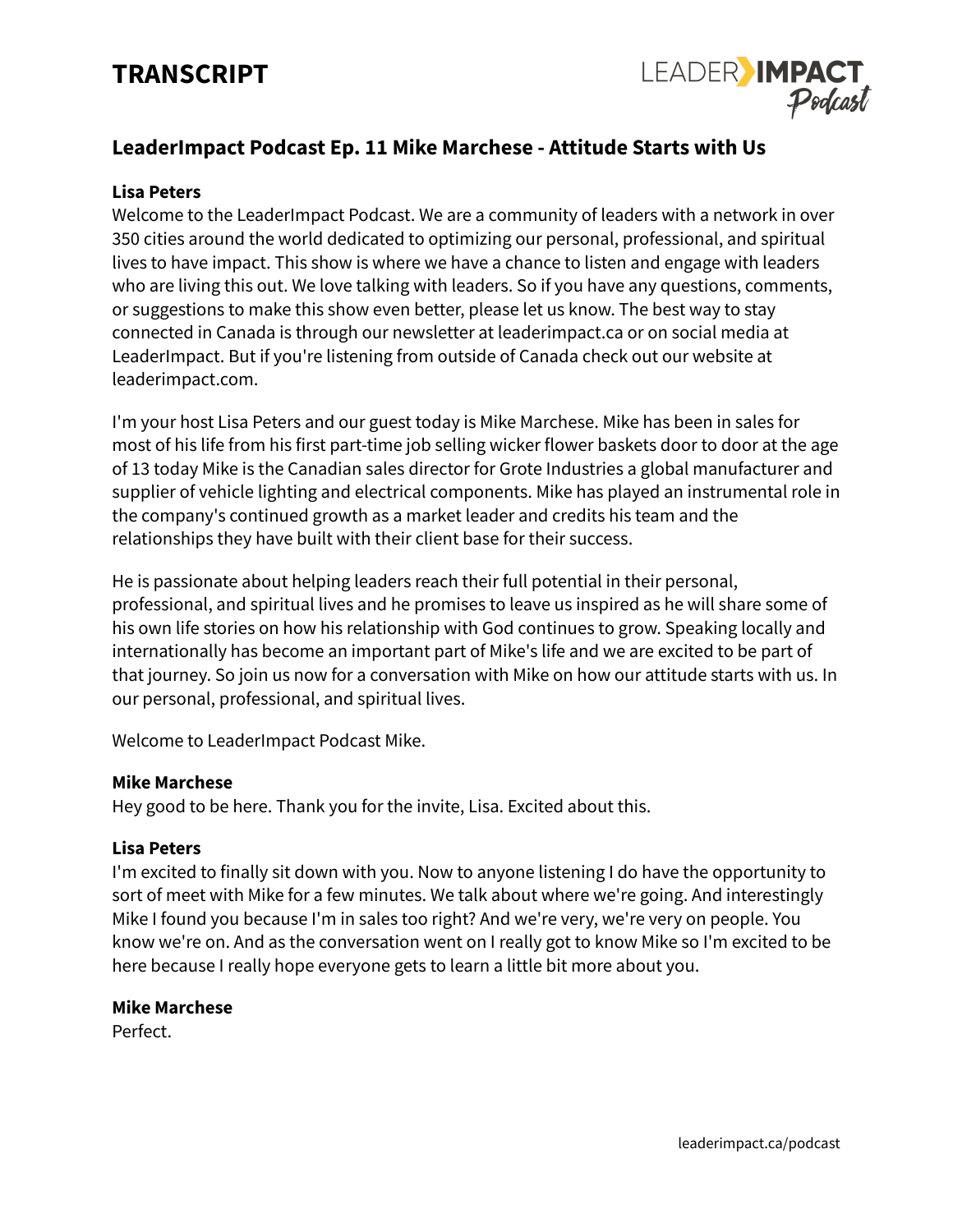

So we definitely start our show by just sharing a little bit more about yourself.

# **Mike Marchese**

Sure, so I live just outside of Hamilton, Ontario and in the same hometown, it's called Waterdown. So small suburb of Hamilton and I grew up here moved away for close to 20 years and came back home I guess so. Been here again for almost ten years now. And my family were immigrants from Europe my mom being from Holland my dad being from Italy and this is the area that they settled in. And even though I've moved away and been to many other places I guess home is home and this is where I am once again.

# **Lisa Peters**

So in your introduction. It says that you have been selling baskets since 13 tell us a little bit about growing up being at school. Were you a great student? Were you selling stuff in school?

### **Mike Marchese**

I was one of those great students, No. With my parents coming over young they didn't have the opportunity for education and as such, it wasn't a hard push on myself to have that either. And that kind of suited me because I wasn't a very good student or at least didn't fit into you know learning the way it was presented in school. So I was distracted I was interested in anything but my schoolwork so you know I was held back and things like that. So you know the idea that I would grow up and be in leadership of any type but really wasn't on my radar when I was younger. And going through school really didn't know what I wanted to do when I got older.

# **Lisa Peters**

Yeah, I think that's important. I didn't know that, but that's really important to just talk about because I think you know there's that whole our leaders born or are they made? And I think they're both, but you are a testimony to that that you know what, I wasn't and I wasn't good at school either. So I'm right there with you and but I did better in university like when I wanted to go. But anyway that yeah this is your story.

#### **Mike Marchese**

Yeah, and that is a huge difference, right? Once you want to go, once you want to learn that changes everything. But for me coming out of high school I really didn't know what I wanted to do. And I thought to myself, well I have a passion for vehicles. I love cars. I love trucks. I love motorcycles. So maybe something in that regard. So I thought okay I'll take up the trades and I'll become a mechanic. And actually got a job straight out of high school working for a company where I was doing basic maintenance. And I quickly learned something though, I had no God-given talent to be a mechanic. I did stay at that position for probably over 3 years and really hating every minute of it and thinking to myself now what am I going to do? I'm depressed every Sunday night when I know I have to go back to work. That's how it was and so I thought what do I what do I do? And I thought back to that job when I was 13 years old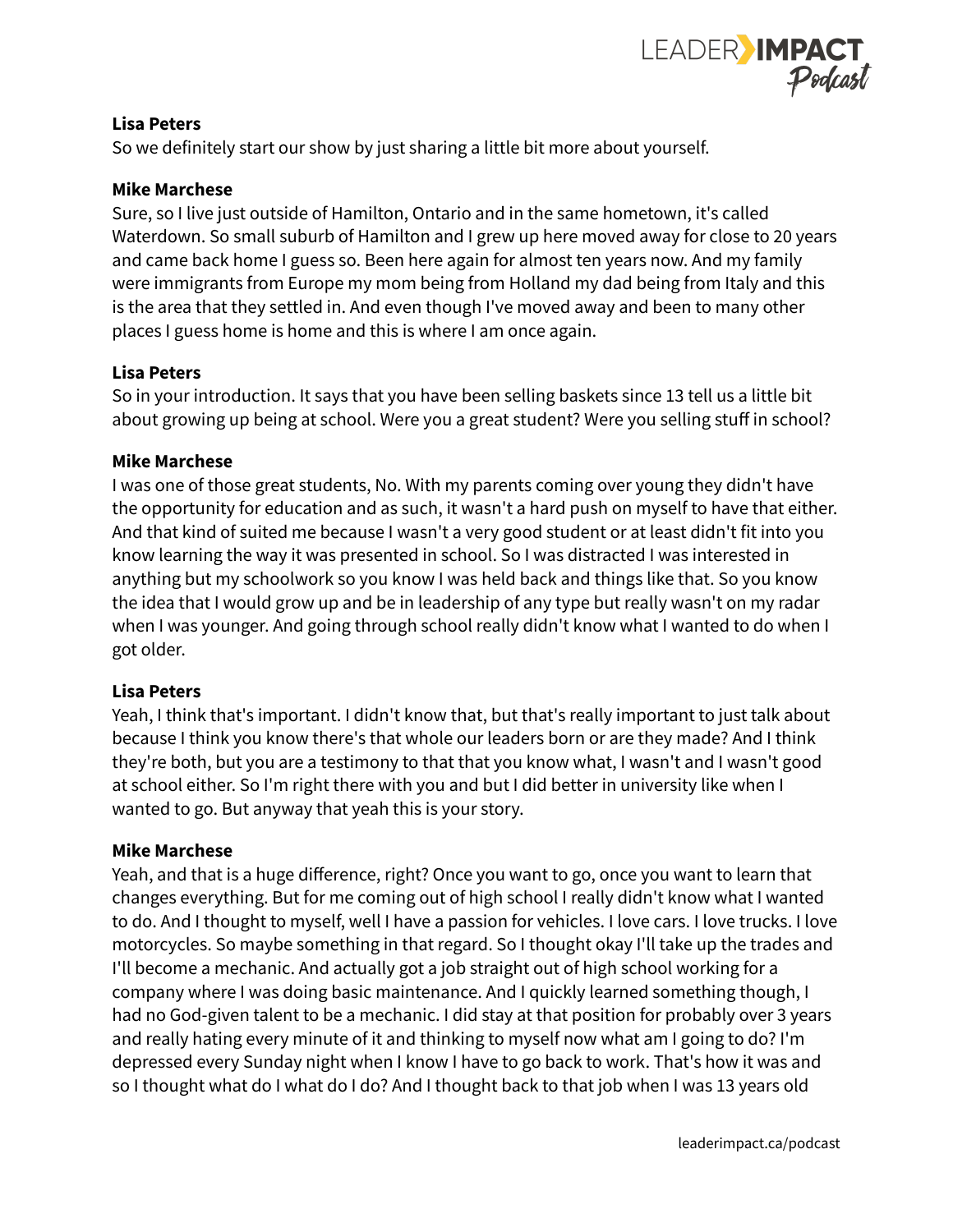

selling baskets door to door. And that was something that my family and friends didn't think I would excel at in any way shape or form because I'm naturally introverted. I'm not outgoing. I'm happy to sit in a room and listen not be the guy speaking. And so they thought how are you ever going to do sales and I ended up excelling at that job as a 13-year-old. And I turned into the trainer. So when new kids came on board I was the one taking them out and teaching them how to sell door to door.

### **Lisa Peters**

That's funny.

# **Mike Marchese**

So yeah, had no idea the impact it would have.

### **Lisa Peters**

You had a little bit of a little side business as the 13-year-old, sales training. I love it!

### **Mike Marchese**

I did, I did. So I actually met my, who would become my wife while I was at this job and I really credit her with pushing me to get out of that role I was in. And that made me reflect and think about the sales position. So I thought all right? Well, maybe sales is where I would go. Also had an idea about perhaps pursuing a career in law enforcement and becoming a police officer so I started to go down both paths actually.

And what happened is we ended up in a recession in Ontario around this time. I was in my early 20s. Leona was now my wife. She was pregnant with our son. And we had a mortgage but what I didn't have now is a job because I ended up being unemployed and I was unemployed for almost a year which I certainly didn't expect. The blessing of that was I got to be there for the first few months of my son's life. And so you know whether it was mom whether it was dad whoever got him it was cool. He was used to both of us so that was the bonus side of it for sure.

# **Lisa Peters**

I love that you found the bonus. I love that!

07:27.93

#### **Mike Marchese**

Absolutely. There's a bonus if you look for it. There's always a positive but the negative was I couldn't support my family. We didn't have the internet back then of course. So I started scouring the newspaper and looking for I just had to do anything. And I found a job driving a delivery truck which at least gave me work but I actually made more money the previous year on unemployment. So it wasn't a high-paying job but it was a long-hour job.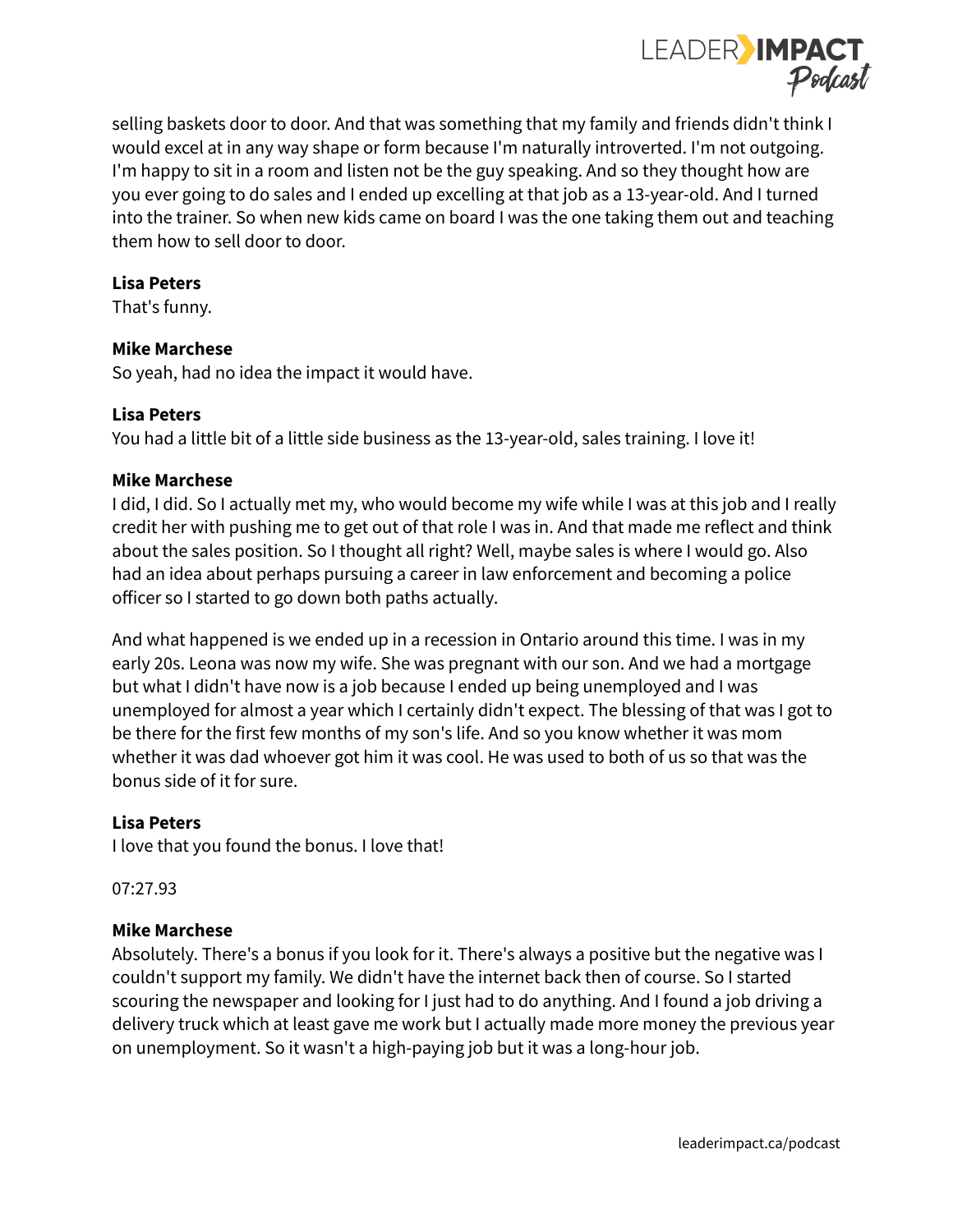

And one day I'm in my truck and I'm driving along and I had to pull over to the side of the road because I just felt myself getting tight and I really felt like I was having a heart attack. And I'm sitting there in my truck on the side of the road thinking. Okay, I'm too young to be having a heart attack so what's going on? And I realized today it was an anxiety attack because I just didn't know how I was going to support my family, paying my bills. And the only thing I could think of doing that day was saying a prayer. And I wasn't really I was a churchgoer I wasn't a Christian at this time and I can explain that later. But I said a prayer and I said God could you just help me find a job. It doesn't have to be the highest paying job I just want to be able to support my family and if I could just make this much I'd work as hard as I can. And literally Lisa, within two weeks a friend called with an opportunity and I had a couple of interviews. And I'll never forget it when the sales manager called me up and he goes kid I'm going to give you a shot and this was for a sales position. He says I'm going to give you a shot and if you want it I'm going to start you at this much money. And it was the exact number I prayed for in my truck.

# **Lisa Peters**

Oh man, that's a good story, Mike. So you have been at you've been a Grote Industries for many years and Canadian sales director.

# **Mike Marchese**

I'm the Canadian sales director and that was the job that I received that day I prayed in my truck. So I started with Grote Industries after that and this April I'll have been there thirty years.

# **Lisa Peters**

That's amazing. That is amazing because you think of people move jobs frequently and 30 years is a great accomplishment so congratulations. So 30 years you've been there. You've been through many ups and downs. I'd love to hear you talk a little bit about you know COVID hit and you're in a sales industry like you're trying to sell stuff and I don't know about but in the auto industry I know the car lots are a little empty. So I'm sure there was a little bit of well, I'm sure there was a lot of anger and like you know why is this happening test. But how did you handle this? You have a team.

#### **Mike Marchese**

Yeah, so I'm responsible for our team across the country and all divisions in Canada. You know we really weren't too worried at first. It was going to be 28 days in my office which I thought hey this is going to be a nice break because I'm usually in on an airplane heading somewhere. And so this gave me an opportunity to be home for what I thought would be 28 days and I thought okay while my team is sitting at home how do I keep them productive? How do we keep engaged with our customers? And believe it or not, like people weren't yet accustomed to these virtual meetings and reality. So at the time I quickly set my team up with accounts to be able to do virtual meetings and I sat back one day and reflect and I said okay this COVID thing. What is it? How do we work around this? And I actually created an acronym for COVID. I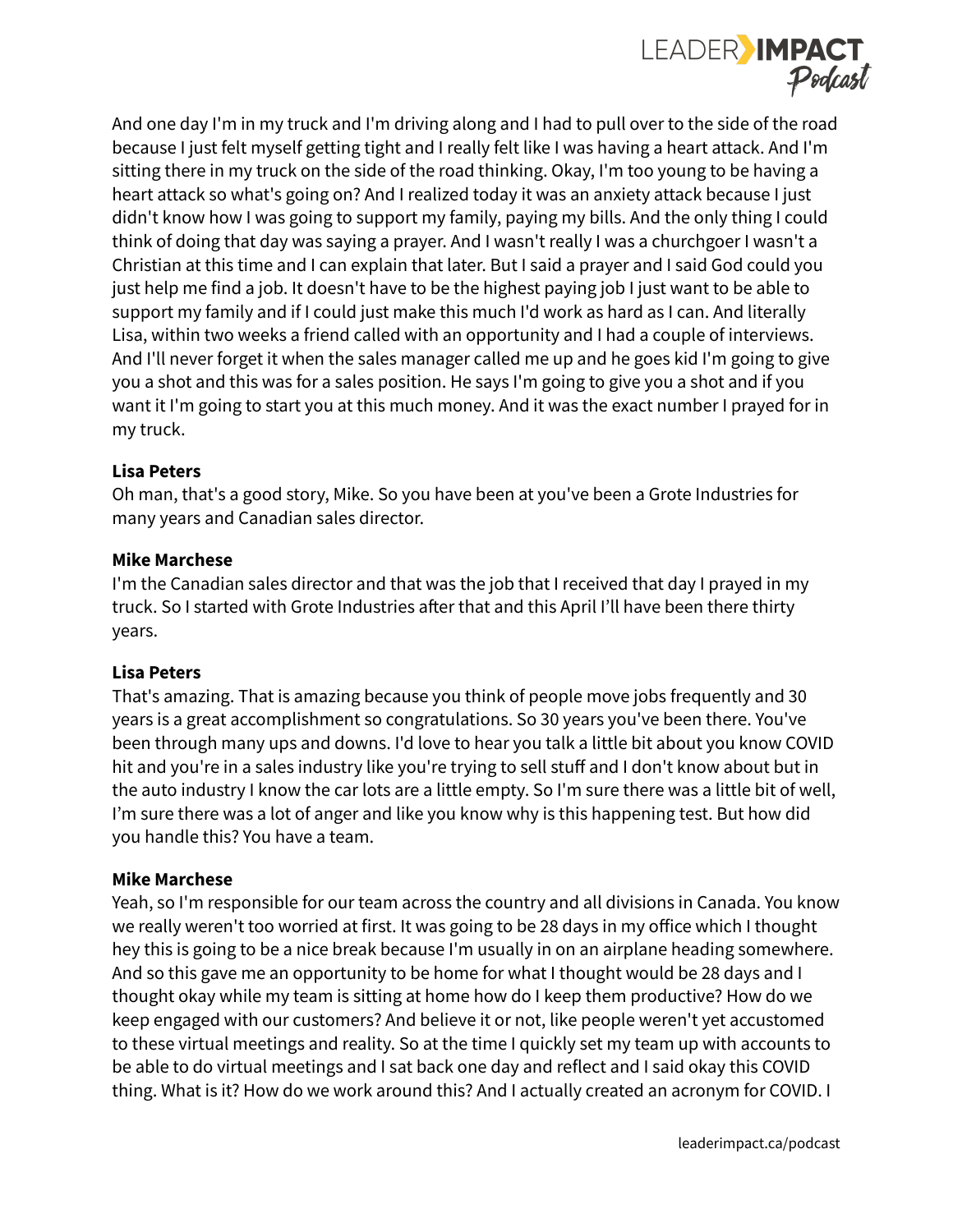

set up a weekly first and then it moved to a biweekly sales meeting with my team where we would review this acronym of COVID.

So C stood for create opportunity. How do we create opportunities at a time that's unlike any time we've ever lived in? So what does opportunity look like? And again that that story How do you find the positive right in something that's potentially negative? So really went to work on that asking my guys you know focus where do and how do we create opportunity and as a company we transitioned some equipment to make PPE equipment. We created some new lighting products for UV protection. Actually UV disinfectant type of things for vehicles. So really we did a quick transition which was great. So that was the creating opportunity.

The O stood for others, being others-focused. So let's not dwell on ourselves. I'm not happy. I'm stuck in my office. I'm used to traveling. How are we others-focused? How do we be there for our customers? How do we be there with our families? Get our eyes off of ourselves basically. So that's what I was encouraging to do with that one.

# **Lisa Peters**

Because in sales you get wrapped up. My job is sales. I think of my son who's like, my job on this hockey team is to score. I'm like no. But the same thing, right? No, we need to be focused on others. It's more than sales so that is great. I love your O.

#### **Mike Marchese**

Well, the next part the V I think is equally important and that stood for value. So in difficult times how do we continue to bring value to our customer base? Corporately we did that. You know we sensed Okay, this could cause a problem with the supply chain. And so we greatly increased our inventories and our production schedules. And as of December 2021 was a very difficult supply chain year we ended the year at a 90% fill rate which we're blown away by and our customers are blown away by. So we brought value right to our customer base that way. And there were other ways as well. Maybe there were opportunities to do things that we wouldn't have done otherwise so just a real focus on value.

The I stood for inspiration. So you're home. We're not traveling again. Find some inspiration. When's the last time you've read a book? When's the last time you've taken a class or a course? Anything. So myself is an example I picked up a guitar and thought you know what I've always wanted to be able to play. I gonna learn guitar. Unfortunately, it was very much like my experience being a mechanic. No God-given talent.

# **Lisa Peters**

I picked up a ukulele. Yeah, no. I so want to play. I thought well I picked up a guitar first and I thought okay ukulele has a less one-less string. No talent. But good for you.

# **Mike Marchese**

Yeah, so yeah, where do I go for inspiration next?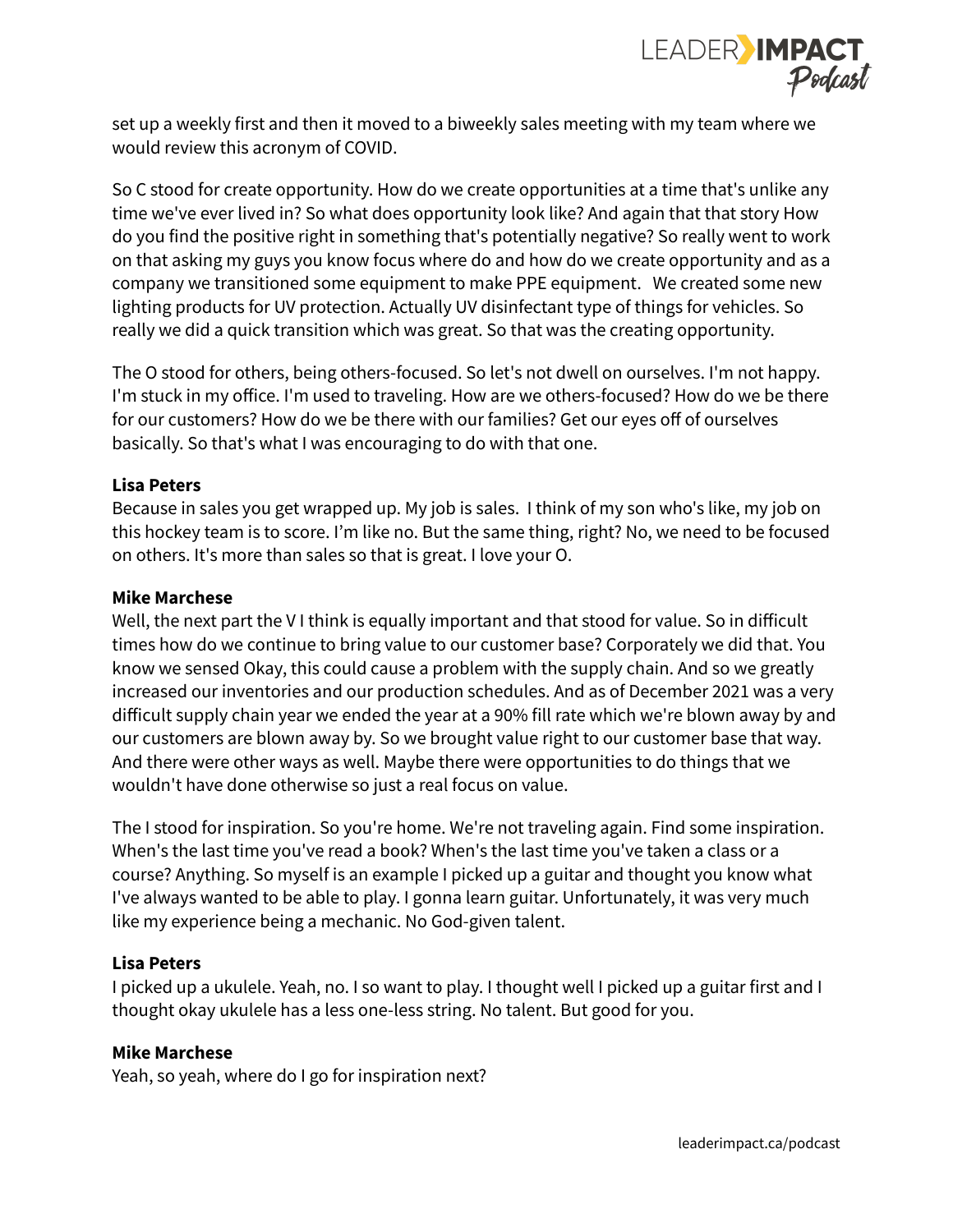

If anyone's watching this on YouTube I can see Mike and there's a picture behind him of a bike. So I'm thinking you love biking I must be some inspiration there.

#### **Mike Marchese**

Yeah for sure.

#### **Lisa Peters**

So riding a bike or is that a motorcycle?

#### **Mike Marchese**

I do both so I say I'm addicted unfortunately to anything with 2 wheels and whether it has a motor or no motor. But that was a great inspiration for me in that for the first time... So I've been a mountain biker. That's my passion with bicycling. And I've been doing it for almost thirty years. But of course with my travel schedule. It was limited. So I was a weekend warrior. I would go out. The guys who were in shape would kick my butt and I'd be there wheezing on the side of the trail. But with COVID I was now home every night for the first time in my career. So I could actually have a set schedule here's the date or here's the nights that I'm gonna be out on the bike and that was a great inspiration to just be able to unwind in that way.

Which led me to the D which stood for daily gratefulness right? How are we grateful? Yeah, yeah, this isn't fun. There are things going on but we have so much to be grateful for. I'm grateful that I could now ride my bike more. I'm grateful I could be home every night with my wife. I'm grateful that I can try new things. I'm grateful that I still have a job right? That wasn't the case for everybody through these last couple of years. So just focus on the positive and what we have to be thankful for.

#### **Lisa Peters**

So obviously this is something you teach your teams. Did you tell them to do like 3 daily gratefuls. I'm grateful for 3 things or do you have some sort of exercise.

#### **Mike Marchese**

So I wasn't specific with the 3 things. However, we would go through the points on our sales meetings. So how did you create opportunity? How did you bring value? And what have you done for inspiration? And what are you grateful for? So we would actually go through there'd be 15 of us on the call and we would actually take the time to have each person speak.

#### **Lisa Peters**

Wow. So that's kind of funny because I today I just watched a TED Talks in it and I wrote it down how grateful rewires your brain and I don't think your brain knows if you're experiencing happy or if you tell yourself, you're happy. Your brain just knows you're happy so be grateful.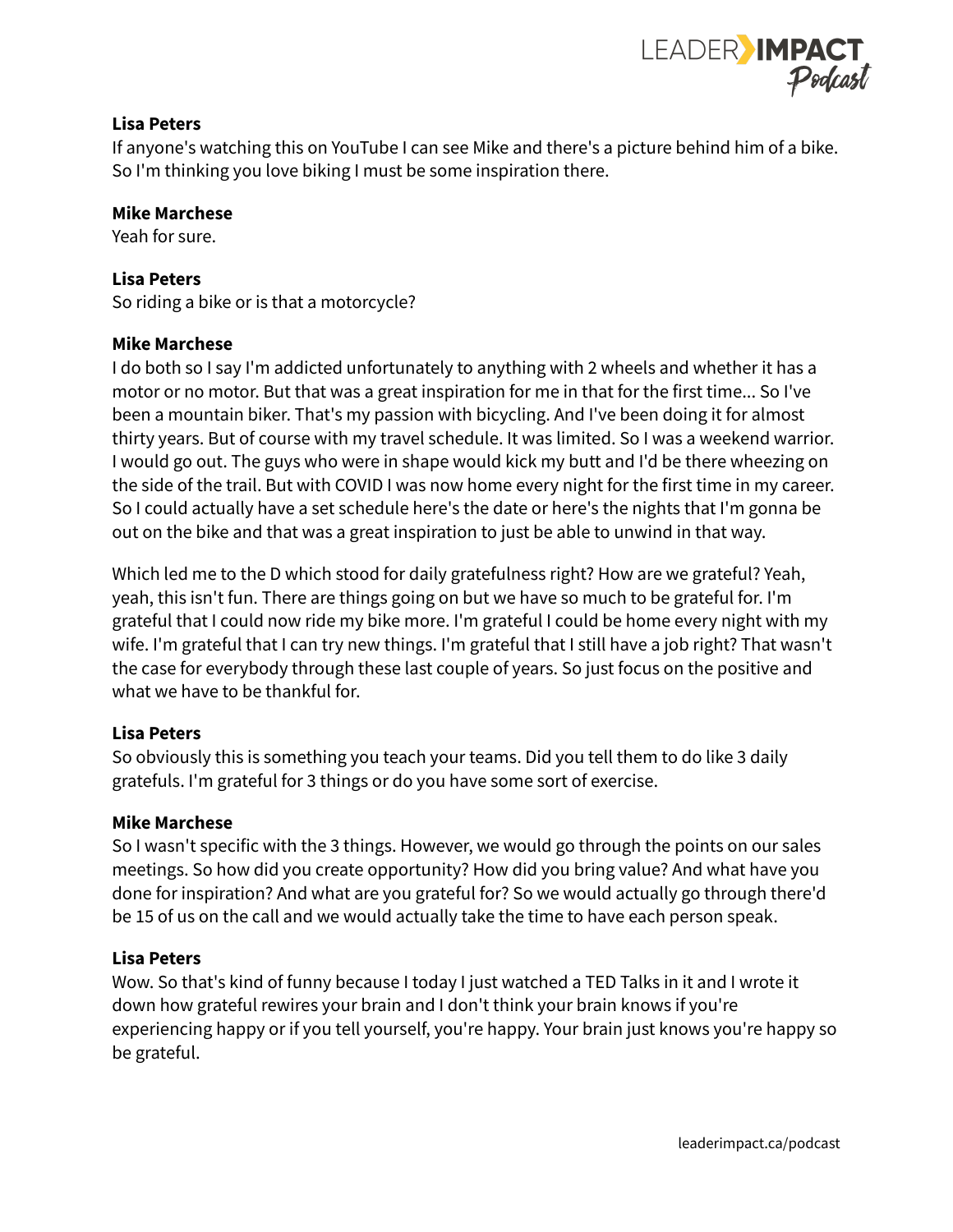

#### **Mike Marchese**

Right? They say at McDonald's smiles are free. That was a slogan years ago. We can all smile and it changes your disposition.

# **Lisa Peters**

I love that you go through that weekly. Like we go through the C, the O, and the V because this isn't just a COVID response. And I know that acronym is COVID but this is management. This is you know finding the opportunities being focused on others like I love that.

### **Mike Marchese**

We often say we need to get back to basics. I like to ask why did we leave the basics right? The basics matter.

### **Lisa Peters**

We're all, we're all trying to look for that super cool new thing. It's not. It's the basics. It's pick up the phone. That's the other basic. But you know instead of texting or emailing, pick up the phone. And I know that's a big sales thing.

### **Mike Marchese**

Absolutely and even more today because there has been so much email texting and messaging. It's just like…You know I spoke to a customer just last week. So he's been a customer my entire career but he's recently retired. And I gave him a call and yeah, literally it was just so good to hear his voice right? And actually have a conversation.

#### **Lisa Peters**

That's awesome. So did you…so I know I mean this is your team. This is your sales team. Did you ever…you know because you've got the customers. Did you ever transition this response to your customers?

#### **Mike Marchese**

From a corporate side, I would meet with our head offices. Do review meetings. See how our team was doing and how we were doing for them. And as part of my review meetings, I actually started all of those with my COVID response as well. So that they understood what we were focusing on and where they fit into that. So what are our goals? What's our strategic plan for the year? And how does all that work with you as our customer?

#### **Lisa Peters**

And how did they respond to that?

#### **Mike Marchese**

It was interesting. I could see people taking screenshots because I would actually have a PowerPoint up with the points and people asking me for copies of it and things like that. So I think it went over very well.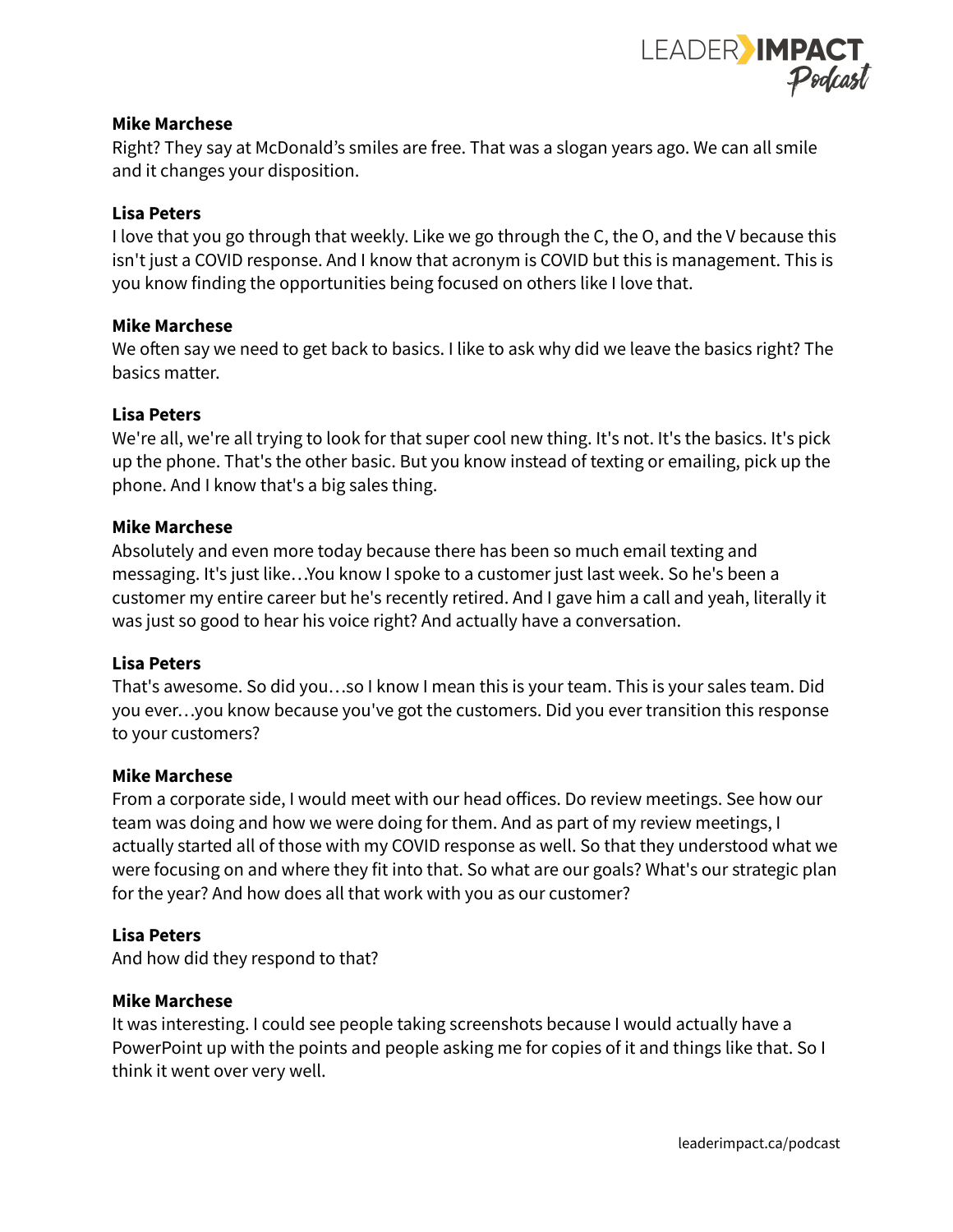

That's excellent. Yes, you just shared some love right there. Good because I'm sure people listening are writing down your acronym for COVID.

#### **Mike Marchese**

I hope so. And if you if there's anything at all you remember out of that be grateful. You have much to be grateful for.

## **Lisa Peters**

So you have spent the majority of your life in sales and is there a leadership book or a sales book that changed your life?

#### **Mike Marchese**

You know I would say that changed my life, I would say that's pretty significant if something did. And being that I grew up with this mindset that I'm not a good student I wasn't a big reader early on. But we all had a cassette player in our car. And I would listen to tapes. So that was the avenue I took. I was doing my first few years I was traveling roughly 70,000 kilometers a year in my car and that gave me a lot of time to be listening to tapes. And if I was to share something I remember with you it was actually 2 different people, and I forgive me I don't have the names, but the one was basically telling me to work harder than my competition. So when you think as an on-the-road salesperson when you think you're done for the day, go make one more call. So I started to do that and I did that at times with customers I didn't necessarily want to call on. You know that one's going to be a waste of time. Do I really even want to bother? Or I start driving home from Ottawa now and get back in time. It's like no, I'm gonna make that one more call. And I remember I use Ottawa as an example because I remember this one circumstance where I made that one call to a gentleman who everyone said he's a really tough guy to deal with like you don't want to deal with this guy. And he was my one last call in this afternoon and he did what we call a changeover. He made the decision that afternoon to take out my competitor's product line and put mine in and that just showed me right that one more call.

#### **Lisa Peters**

One more call. That is a great story.

#### **Mike Marchese**

So have always worked to do that and I think it comes back to my parents right? The work ethic that they showed just was instilled in me. And the second one wasn't a book or a tape. It was actually an article and the title of that article was, "Make Calls. Make Calls. Make Calls." Again resonated with me and so when I was a territory manager, a sales representative it was my goal to outcall anybody that was out there whether they were a direct competitor or just someone in the industry. And I think part of that came to that promise in my truck that if I got this job I would work as hard as I could.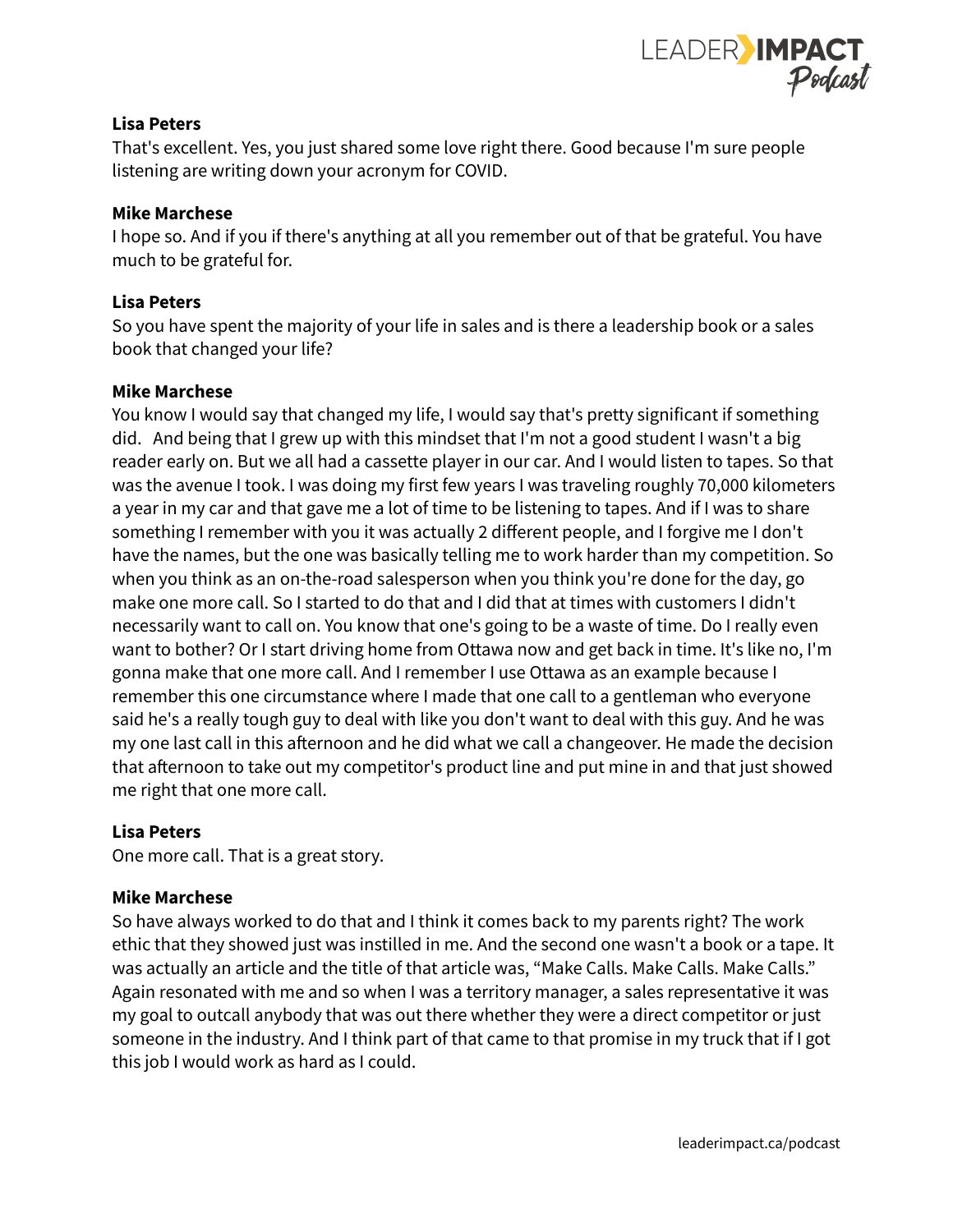

Right? That's great. When you talk about the audiotapes because I think we could be about the same age. So I got some audiotapes. Did you ever listen to Zig Zigler?

# **Mike Marchese**

I had listened to some Zig Ziglar. Yes, yes for sure.

# **Lisa Peters**

I still have his and I was cleaning out my computer and found them yesterday. I'm like I need to listen to these because he just throws in so much humor. Like every, I don't know, he knows how to throw in humor just so you start listening, and then you like I need a laugh.

# **Mike Marchese**

One of the others I listened to was Bob Proctor who just passed away a week or two ago I believe. So, he left a long legacy.

# **Lisa Peters**

That is good. So we're going to transition now a little bit about your spiritual side. If you can maybe share with us sort of that journey. You spoke of it a little earlier and said we'll get back to that but share it with everyone else because I think people think we grow up in this strong faith and you know many of us, we didn't.

# **Mike Marchese**

Yeah, know, yes, yeah, well I'm certainly that person. I grew up in a church, a religious family. We actually attended church twice per Sunday we had a morning service in an afternoon service and much like my first job I hated every minute of it. But I did it as I was taught. That's what I was supposed to do. And my wife actually grew up in the same denomination. Not the same church building but the same denomination and that's how we met.

But we were actually in the same boat. Neither of us really resonated with what we grew up in. And so, we got married and we were going through the motions. So, we were going to church. We were bringing our son to church. We were doing all of those things. But when I was out on the road on Monday, there was no evidence in any way shape, or form that I was a Christian right? If we say we're a Christian, it technically means we're a Christ-follower that we're following the ways of Jesus. and other than going to church on a Sunday I wasn't doing that.

So the promise I made in my truck. I think was significant. So again, work ethic, I worked very hard. But in doing so and building great relations relationships with customers I forgot about my relationship at home to the point my wife and I were on the brink of a divorce. It was messy. It was ugly. I was in a very bad place. And my son was of the point he was getting older at this point and he's just seeing the hypocrisy in it going Why do you make me come to church every week when this is who you guys are and what I see? And my son ended up, I found out later starting drugs in high school. And by the end of high school was quite heavily into drugs and alcohol and I was so focused on myself, I didn't even notice that. I was blind to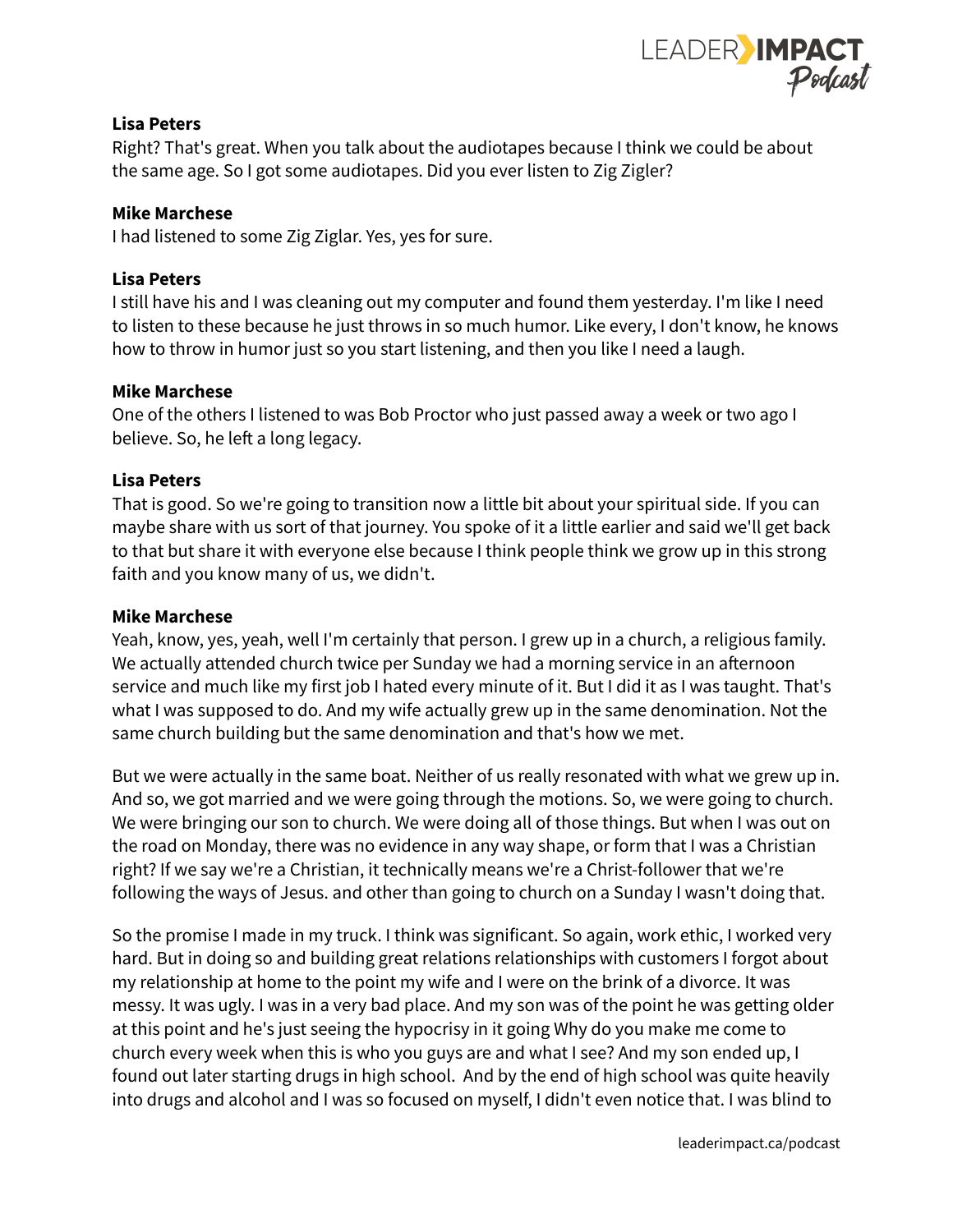

it. You know and I think back now it's like how could I be so blind? How could I be so selfish to that?

# **Lisa Peters**

I don't think you're the only one Mike. I think a lot of parents, it happens and they just (think) how did I not know, how did I not know? So thank you for sharing that. Thank you for sharing.

# **Mike Marchese**

Yeah, and the impact we have on our children, and it goes back, right? So my relationship with my parents and everything else. Well, I'll tell you as someone who felt he was, you know, joked here today that I wasn't a very good student, well I really believed that right? So, I was looking for worth. And one day my teacher, so this was in grade 3 after being held back a year, asked me to go to the front of the classroom. And she asked me to do something quite simple for everyone else in the class. She asked me to write my name on the board. And I didn't know how to spell my own name. So, I was standing up there and I was mortified. I was getting angry. I'm thinking how why would you do this to me? And so, I'm embarrassed. So I really think I walked away from that and from that day forward I had to be the toughest, the strongest, the best in sports. Like I had to show somehow that I had worth and value.

So, I think that's part of why I did good in my career because it was this perfectionist aspect of me. That I needed to be the best at no matter what I did. And unfortunately, I put that same pressure on my wife and my son who didn't need to be the best at everything they did. But if they weren't, I thought it was a negative reflection on myself. So that's what was driving my family relationships down, my difficulties with my wife.

And as a guy who always loved fighting. So I watched professional wrestling when I was younger and boxing and all of these different things. I was invited out one day to hear a professional wrestler speak at a conference. It would have been very much like a LeaderImpact forum or conference like that. And the wrestler's name was The Million Dollar Man Ted DiBiase. Some of you might recognize that name.

# **Lisa Peters**

I heard that name.

# **Mike Marchese**

Ted gets up and starts you know talking about these old wrestling stories and a lot of things that I remembered and resonated with. But he talked about reaching the pinnacle of success in his industry, more fame, more wealth, more anything that he thought he'd ever achieve but he was empty and broken. And I'm thinking, I never expected to be here in my life and I'm really feeling empty and broken right now like I'm messing things up. And he shared the gospel that day in a way I had never heard it. So as I said, I had religion which I thought was all about rules and I hated those rules. But Ted started talking about a relationship and how he started a relationship with Jesus. And I'm thinking how do you have a relationship with Jesus?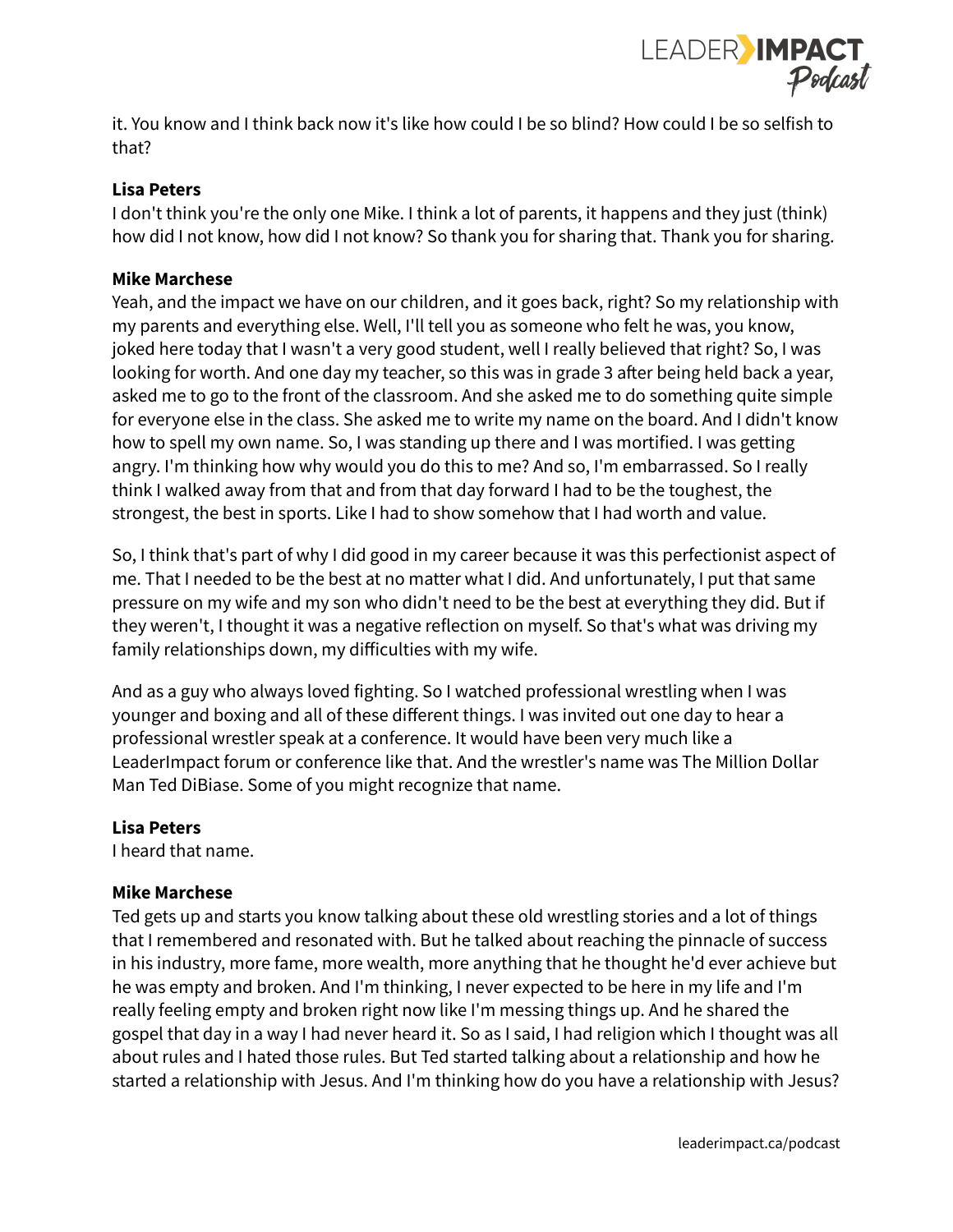

And so he shared the gospel and for the first time in my life, I realized I was in need of forgiveness. I wasn't the good guy that I thought I was and as a person who thought he was a Christian and would go to heaven when he died, I realized that day I'd be the guy that Jesus says to depart for I never knew you. And that just woke me up.

I left there and my wife would tell you today that when she had a new husband. And it's not like I changed overnight, but you know suddenly this guy who didn't read picked up a Bible and started reading the Bible on a daily basis. A book I never thought I could never understand. And now I'm bringing it to my wife going did you know that it says this? Have you seen this? Like this is amazing! And we both just started to grow in our knowledge and understanding of what it means to be a Christian and how we're forgiven and loved we're now married, we'll be married 33 years I think this year.

### **Lisa Peters**

So when you came home from the event, was your wife, you know I mean she saw that you were changed. Was there a buy-in right away like we're moving forward in our faith? Or was there ever a, she's like yeah I'm not so sure. Like she wasn't at the event you know. You kind of had to sell her there. It goes with your sales techniques. I don't know.

#### **Mike Marchese**

Well thankfully she did see a positive change in me, right? So that always helps, but it certainly wasn't immediate. I would say probably a 3-to-4-year process of me sharing, started having them listen to various messages or pastors online things like that. And we just started to grow and learn. And my wife quite frankly, was afraid and had a fear of leaving what we grew up in. So that's hard. That's a hard thing to do. Family doesn't understand and things like that. So there was a concern there.

But once she hit that point, and I'll never forget it, one morning it was a Monday morning, it was a Sunday morning, and she's like I want to go to this new church we found. I'm done with our old life. And I want to move forward. So it was a few-year process. But once the decision was made it was made.

# **Lisa Peters**

I have a question I'm gonna throw this out there. But when you make the decision do you ever find that the crap starts coming at you to go are you sure you want to make this decision? Like you know and I'm gonna name him, gonna call him the devil. You know we believe and then all of a sudden. There's that other force that's coming and going yeah, you know what, why don't I just share something bad with you. Why don't I force you to think differently and just try to sway you right? Someone else is fighting for you.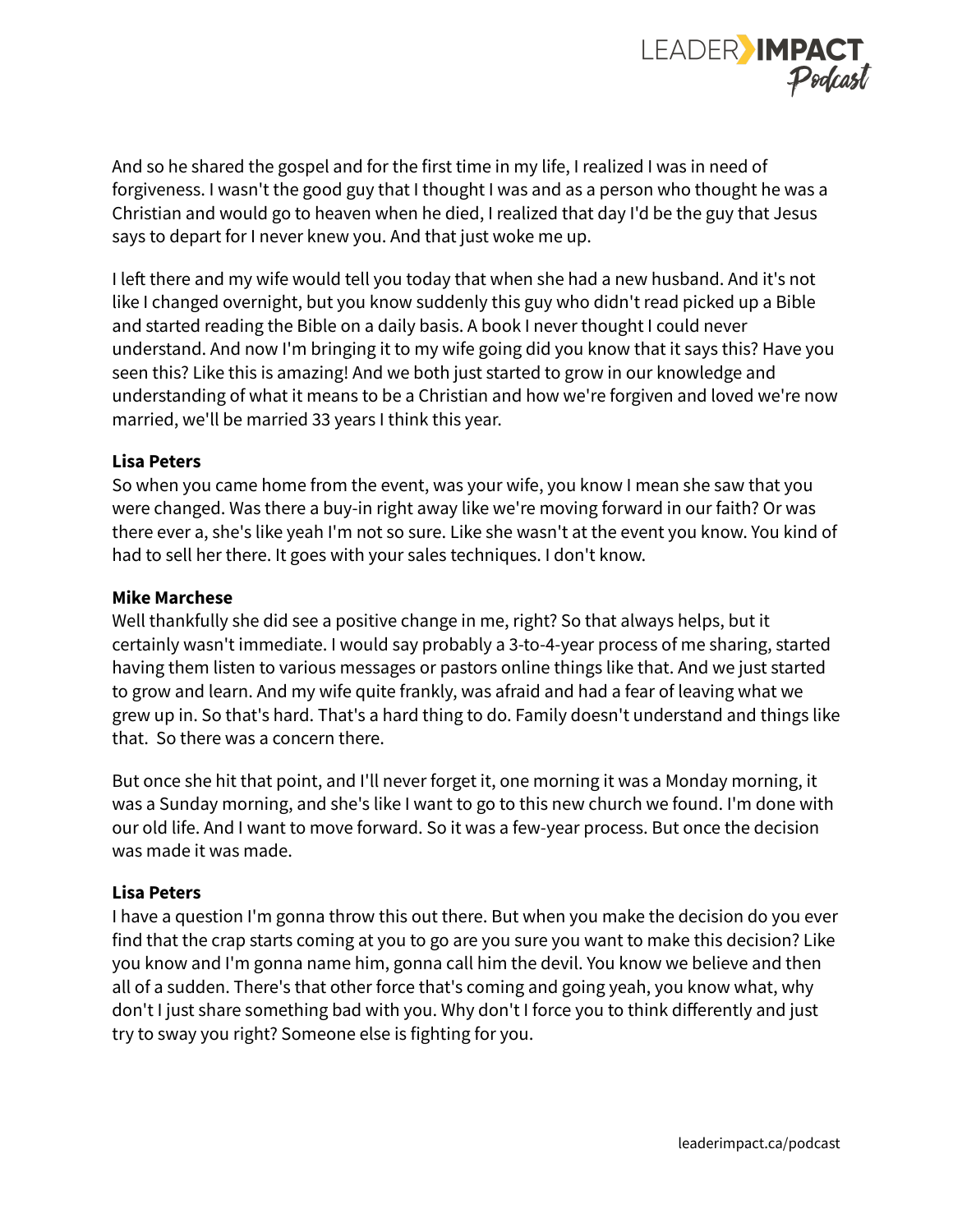

### **Mike Marchese**

You are absolutely correct. And I've heard stories of other people that are even worse than mine. But yeah, there's certainly that there. And what it is, in the Bible there's a spot Ephesians and it talks about the fiery darts of the evil one which is what you're talking about. There are times where I've just felt like I'm being attacked going, who are you to share Jesus with someone? Who are you to do this? You know who you are inside, right? And you can have those things and what I love later in that verse is it says take up the sword of the spirit which is the word of God. And I truly believe if we are professing Christians, if we are not in the word of God, being fed on a daily basis, we can't fight those fiery darts. So yeah, I believe strongly in that.

# **Lisa Peters**

I hope people can understand that because that is very hard. That you think what comes into your mind is so negative. And like you said who are you to think you can do this? And it's not you saying that. That's outside. So how did you become involved with LeaderImpact?

### **Mike Marchese**

So a customer of mine in Alberta actually. We were away at an event and he was kind of aware of my journey here from religion to relationship and truly becoming a Christian. And he'd heard me speak at a few different industry events where I'm talking about our products, our company, and things like that.

And he actually invited me to get involved with LeaderImpact in their international ministry. So where they go out and go to South America or somewhere in the world and hold events. So he'd asked me if I consider going to Mexico on what was called a global exchange. And I listened to him of course. And I gave him what I call the Christian answer when you don't really want to do something. Do you know what that is Lisa?

# **Lisa Peters**

No, all I know is Christianese.

#### **Mike Marchese**

Well yes, there's that but what we tend to do is say I'll pray about it. Oh, that's interesting I'll pray about it. So that was my way of saying probably not. But I held my word and I did pray about it. And I started to think about the fact that I had been praying for opportunities within business to be able to share my faith, to be able to share my journey but it didn't quite click yet that that's what was offered to me with LeaderImpact.

So then a little while later we go to church and our pastor does a message on what's called the great commission. It's in Matthew 28 that says Go therefore and he focused on that first word, go for the entire message. Go, go, go and at the end of it, my wife looks at me and says I guess you're going to Mexico. So I said all right I'm doing this, I'm signing up I now I get it.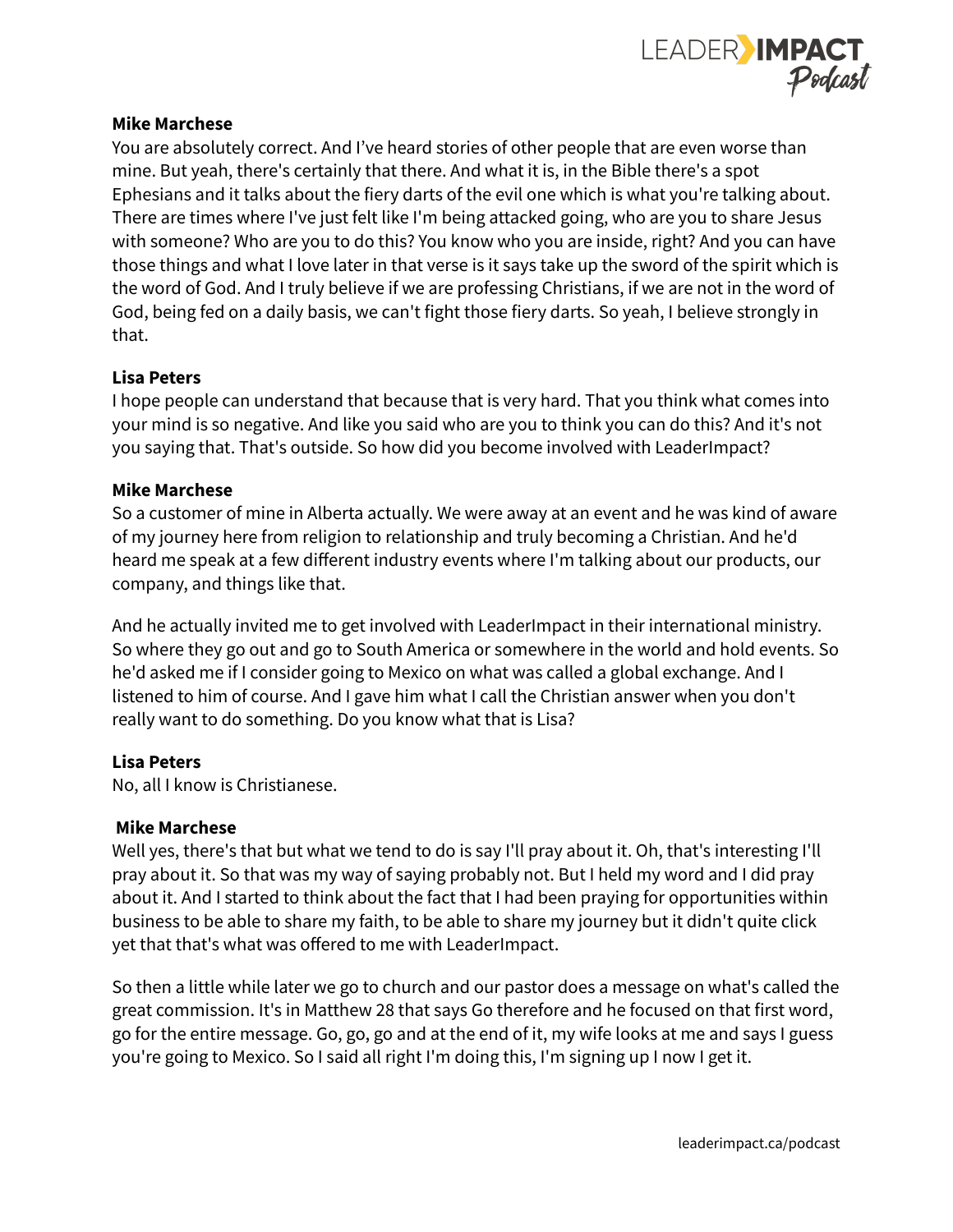

So I signed up to go to Mexico with LeaderImpact and admittedly with extremely low expectations because I'm thinking I've been sharing at home and I really haven't seen any, you know, great positive outcomes from it. I haven't I haven't led someone to Christ if you will and things like that. But what I saw happen in Mexico so profoundly impacted me that I've never been the same since.

And I've really seen…you know God just asks us to be faithful. Forget those lists of dos and don'ts and rules. I think of that command now to go. And if we just go and that doesn't mean we have to go to Mexico right? Go to your neighborhood. Go to your workplace. Just go and watch what I will do. And that's what I saw in Mexico and I've seen it every place I've traveled to date and it's never changed. So I love the LeaderImpact International ministry and I can't wait to hit the road with them or should I say the sky's with them again.

### **Lisa Peters**

During COVID I have done some speaking for them like because we're not flying anywhere so we Zoom into countries with translators and it's been amazing and I have been asked to travel which I mean right out Mike there's an expense to that and maybe I have said I'll pray about that. I have done the Mike Marchese line. But I have been asked and you just may be sold me.

### **Mike Marchese**

Well, Lisa but I'm encouraged by that. And you know I was in the same boat. Why do I want to spend that much money and a week plus vacation to go and do this? But yeah and you know what, again, technology's wonderful because like you, I've had the opportunity to speak via Zoom and platforms to South America, to the Caribbean, and you name it over these last two years which has been a blessing. But I miss that personal face-to-face interaction.

# **Lisa Peters**

Well one of the questions I ask all my guests because we are LeaderImpact, is we are dedicated to leaders having a lasting impact. And as you continue to move through your own journey have you considered what you want your faith legacy to be when you leave this world?

#### **Mike Marchese**

Yeah, certainly a good question. And my faith legacy… you know. Previous to that encounter that day with the wrestler. My legacy would have been all about career success. What did I achieve? How high up the ladder did I go? And really that did a 180 after that. I want to now be a person, a leader, a coworker, someone people trust. So they might not like my answer. They might not like the response but they're gonna trust me because they know my character. That's important to me. But at the end of the day, I am far more worried today about the legacy I leave with God. And it's my hope, my desire, my prayer to hear the words Well done good and faithful servant. That's ultimately the legacy I want. yeah for sure. Good Great I Love that? yeah.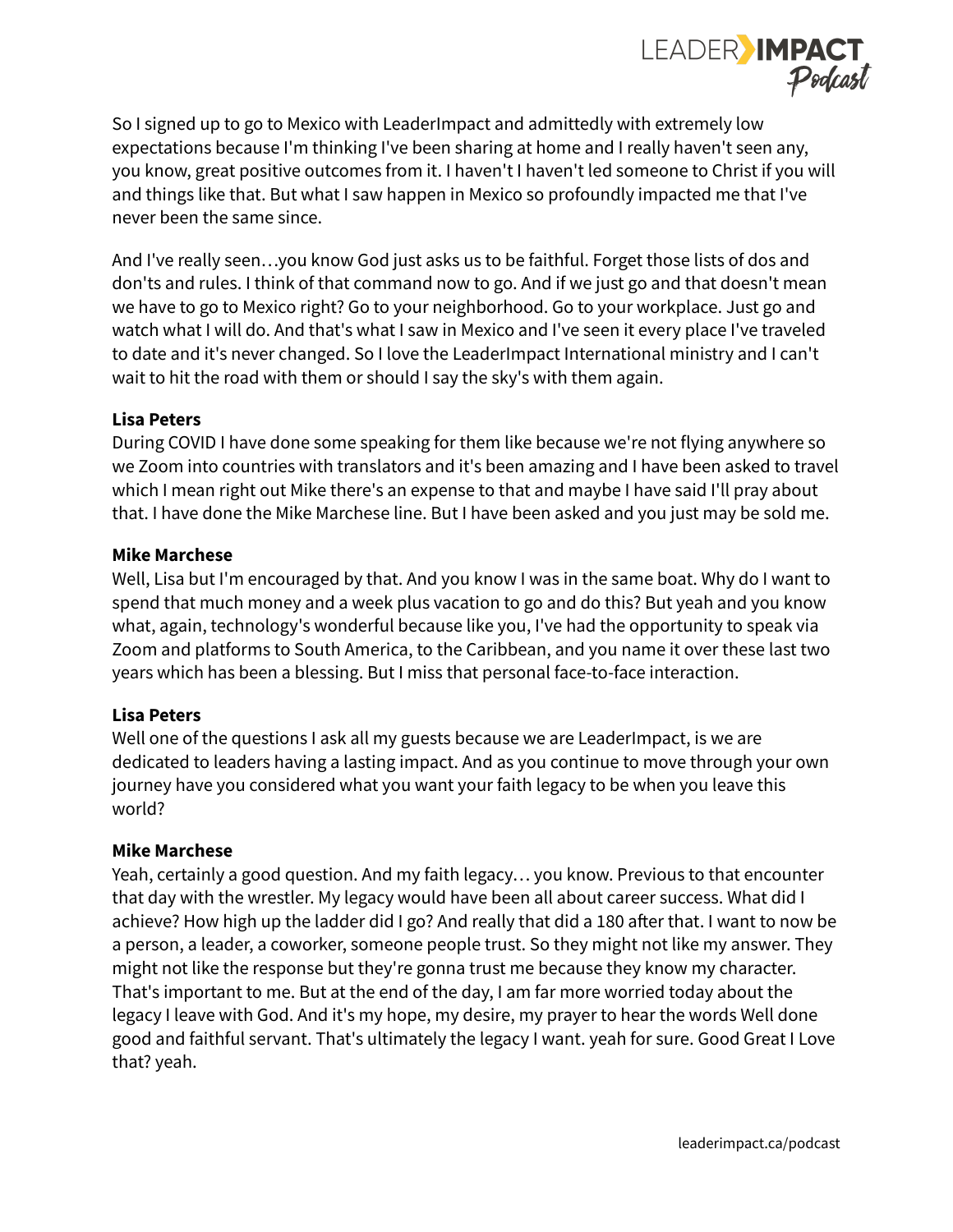

**Lisa Peters** It's your spiritual sales goal.

#### **Mike Marchese**

For sure. Great, I love that.

# **Lisa Peters**

So my last question and I again ask all my guests is what brings you the greatest joy.

### **Mike Marchese**

Greatest joy. Well let me go back in that story a little bit because I left you hanging with a little bit of it. My son. So when my wife and I ended up becoming Christ followers and becoming Christians we had one rule for our son and that was to come to church with us. And he would come to church with us reeking of whatever he was doing the night before. He'd literally show up Sunday morning still drunk or stoned or whatever. And the old me wouldn't have brought him to church because I would have been worried about what people thought. Now I didn't care. I'm happy you're here. I want you to come with me. And this was about a 2 year process. You know after all that other stuff, about a 2 year process of him coming most weeks with us. And one day he stood up and his life changed just like mine did. And he's never done drugs since that day. He's active in our church, he volunteers. He now has his own successful business. I just…such a change. When he gave his testimony and told his story he shared how seeing the change in his mom and I, he knew that God had to be real because that's the only way it could happen. And when he said that Lisa I bawled like a baby.

So what brings me joy today, I don't believe that success in witnessing is seeing someone come to Christ, if that happens, you know, Hallelujah. But success and joy is having the opportunity to speak and share with somebody. And I just leave the results to God. When I get to have a spiritual conversation, that's the best day of my life, and each time it happens, that's the next best day of my life.

# **Lisa Peters**

You have a great attitude. I love that. Thank you! Thank you Mike for sharing with us today. It has been it has just been a blessing to share the last 40 minutes with you and to hear your story. And I thank you for sharing all the little details because I think people listening I think we come from everywhere. And I loved your fact, you went to church every Sunday, twice on Sundays, but on Monday not so much you weren't we put it all away right? But you're here today to tell the story that's different and I think we can all get there. We all can get there.

# **Mike Marchese**

We can absolutely all get there.